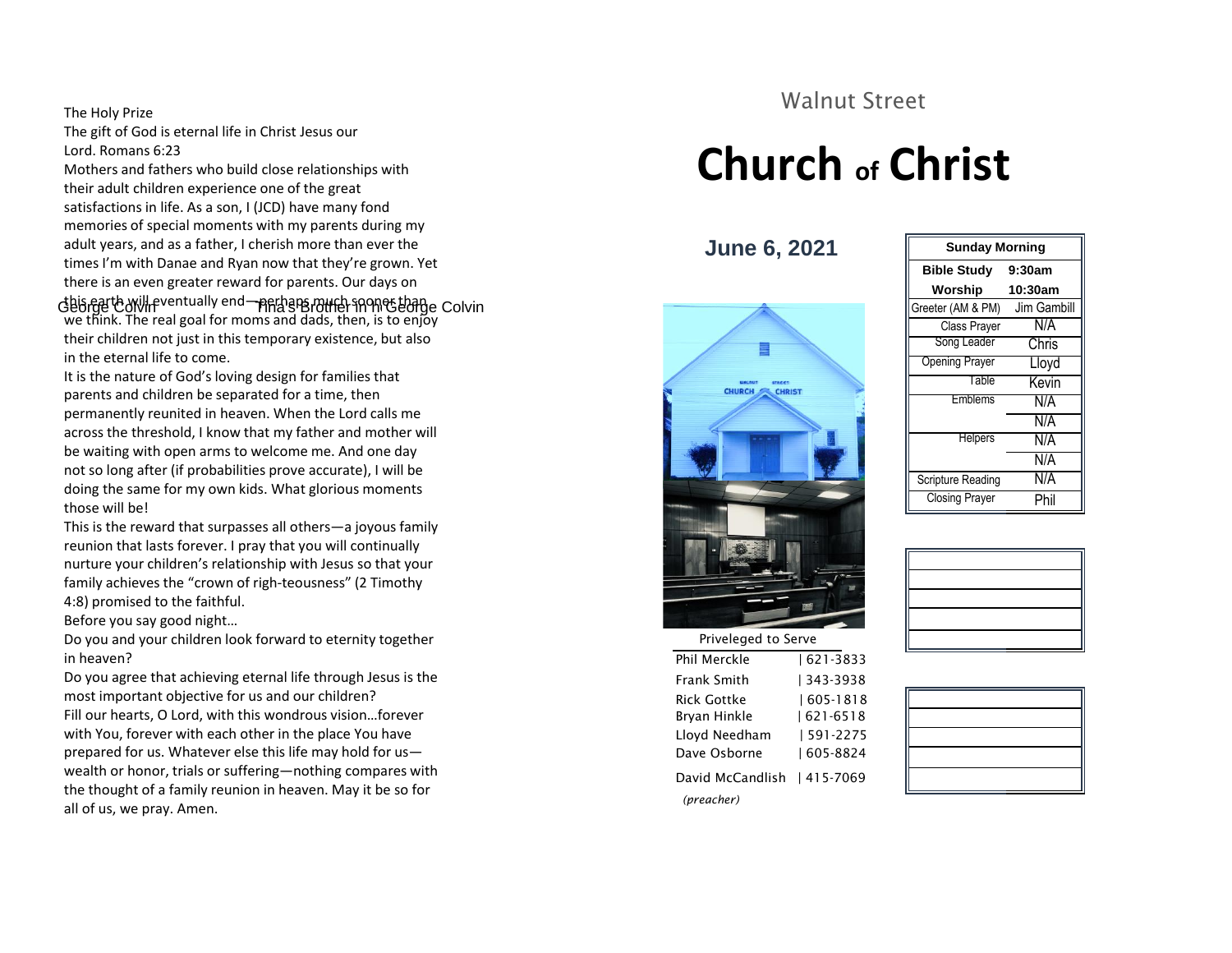|                      | Prayer Requests               |
|----------------------|-------------------------------|
| Family of Jeff Jones | Jeff passed away this week    |
| <b>Kyle Rutter</b>   | Had pain after surgery        |
| <b>Karlie Utsy</b>   | Serious health issues         |
| Charlotte Bigham     | Out of the hospital           |
| Norma Irvin          | Sue's sister - doing better   |
| <b>Ricky Kimes</b>   | Tests June 7th                |
| Dave Hawk            | Having tests ran              |
| Jim Glass            | Having tests ran              |
| <b>Ron Merckle</b>   | Phil's brother                |
| Amy Wagner           | David Mc's Sister in hospital |
| George Colvin        | Tina's Brother in hospital    |

## Birthdays & Anniversaries

Alexus Ward Jaime McCandlish Dana Gottke June 9 Melissa Bush June 9

June 8 June 9

# Announcements

camera to scan this code Church Website - use your



**Teacher's Meeting Tonight** 

**5pm June 6th** 

Letter of Appreciation from the churches of Christ Disaster Relief Effort - we gave \$500